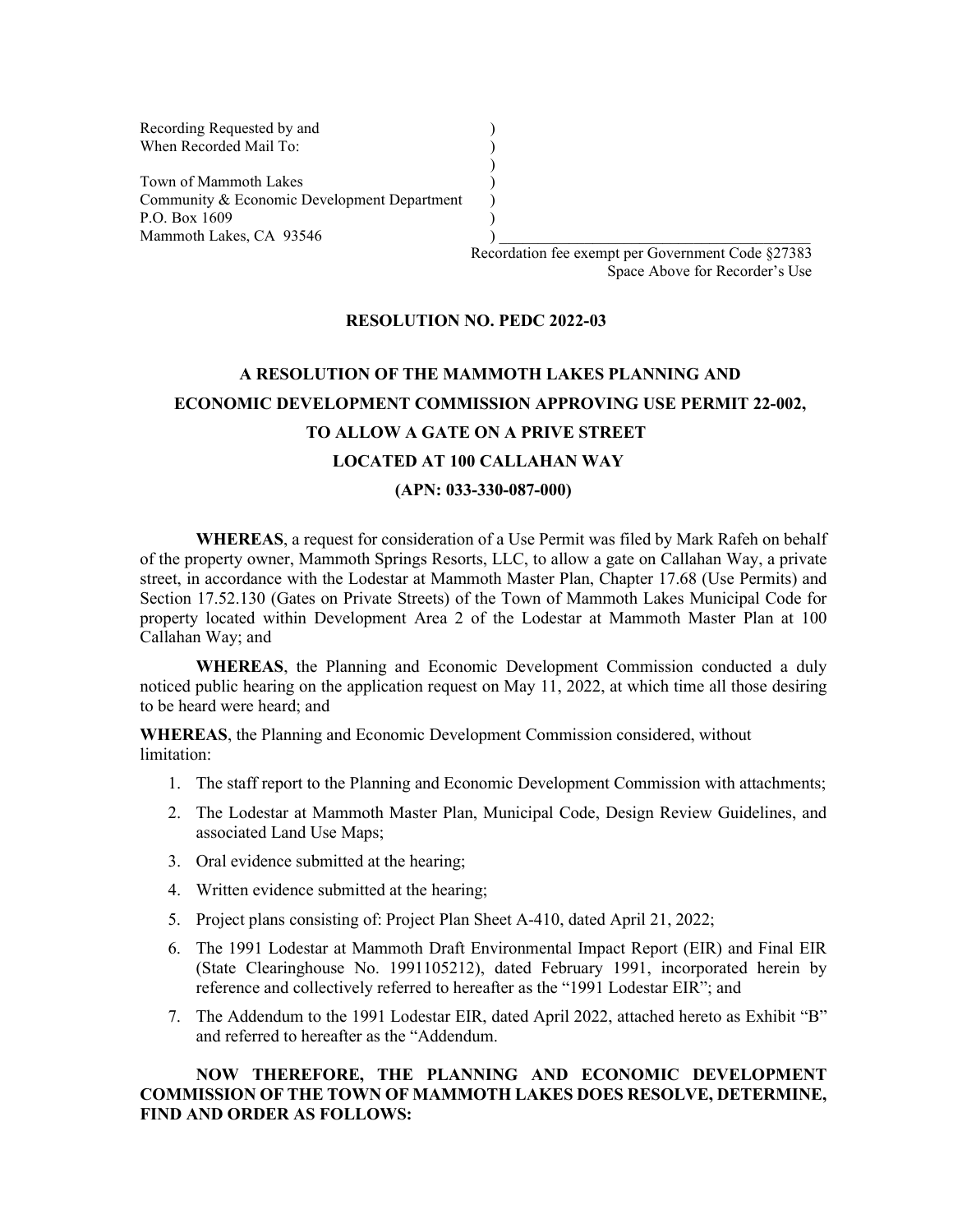#### **SECTION 1. FINDINGS.**

I. **CEQA.**

#### **PUBLIC RESOURCES CODE SECTION 21166; CEQA GUIDELINES SECTION 15164**

- **a.** The Planning and Economic Development Commission previously considered the Addendum (SCH No. 1991105212) together with the 1991 Lodestar EIR, any comments received, including the Mitigation Monitoring and Reporting Program, pursuant to the CEQA Guidelines, and finds that on the basis of the whole record, there is no substantial evidence that the proposed project consisting of Use Permit (UPA) 22-002 ("Project") will result in any new or increased significant effects on the environment.
- **b.** The Planning and Economic Development Commission finds that the Addendum has been completed in compliance with CEQA and reflects the lead agency's independent judgment and analysis.
- **c.** An addendum is adequate because the Addendum demonstrates that the environmental analysis and impacts identified in the 1991 Lodestar EIR remain substantively unchanged by the Project and supports the finding that the proposed modifications to the original project do not trigger the need for preparation of a subsequent EIR under the criteria listed in CEQA Guidelines Sections 15162.
- **d.** The custodian and location of the documents and other material which constitute the record of proceedings upon which this decision is based is the Town Clerk at the Town of Mammoth Lakes Offices, 437 Old Mammoth Road, Suite 230, Mammoth Lakes, California 93546.
- **e.** The Planning and Economic Development Commission finds that there are no new or different mitigation measures or alternatives that would substantially reduce one or more significant impacts identified in the 1991 Lodestar EIR that are not adopted. The proposed modifications do not identify or require adoption of any further mitigation measures or alternatives beyond those provided in the 1991 Lodestar EIR.
- **f.** All mitigation measures shall be incorporated by reference into the conditions of approval.

#### II. **MUNICIPAL CODE FINDINGS.**

**A. FINDINGS FOR USE PERMIT (**Municipal Code Section 17.68.050 and 17.52.130)

#### **1. The gate is consistent with the General Plan and any other applicable Town policy or plan, including the Trails System Master Plan.**

The proposed gate is consistent with the 2007 General Plan Mobility Element policy M.6.4, which states the Town shall Discourage the use of neighborhood streets as cutthrough routes to avoid congested arterial facilities. By limiting access to the Villas III Development, a cut through route will be prevented and a safer experience will be provided for residents as well as users of the adjacent multi-use path. The presence of the gate will also prevent drivers from speeding into and out of the development.

The proposed gate is also consistent with the Trails System Master Plan as access to the adjacent multi-use path will not be obstructed by the gate.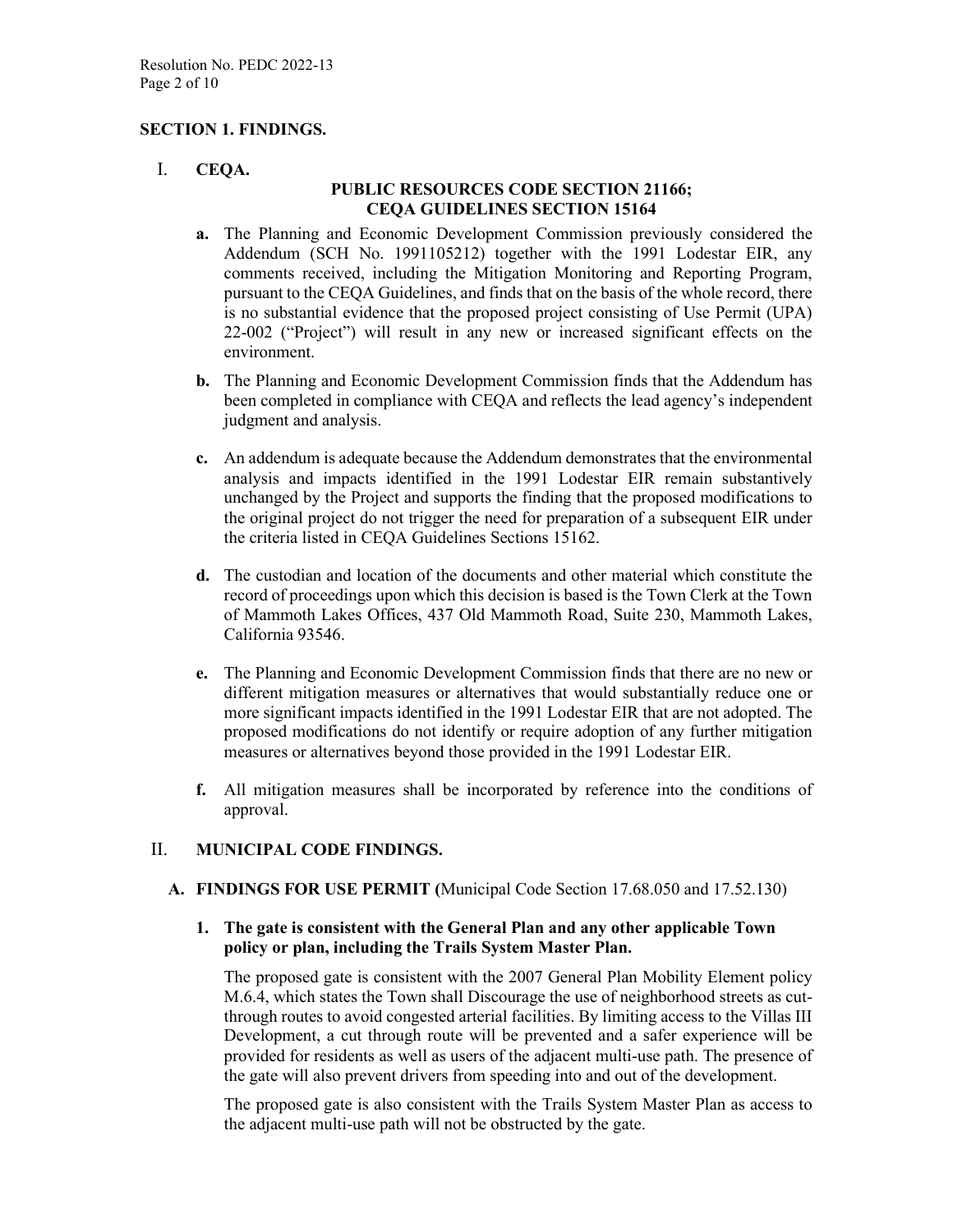#### **2. There is a demonstrated need for public safety or security that will be satisfied by the gate.**

The proposed gate will improve public safety by limiting traffic into and out of the Villas III Development. The gate will also prevent non-residents from mistakenly driving into the development. The limited traffic will improve the safety of both the residents and the users of the adjacent multi-use path.

#### **3. The requirements of MC Section 17.52.130 are met.**

*a. A gate on a private street shall require a use permit approved by the Commission, a building permit approved by the Building Official, and a permit approved by the Mammoth Lakes Fire Protection District.*

The plans for the proposed gate have been reviewed by the Mammoth Lakes Fire Protection District. The Fire District has provided conditions of approval that are included in the attached resolution. Additionally, a condition for approval has been included that states a building permit approved by the Building Official is required prior to work beginning on the gate.

*b. The gate improvements shall include pedestrian access and/or easement as determined by the Commission.*

Pedestrian access will not be obstructed by the proposed gate. Pedestrians will be able to freely pass through the gate area on the adjacent multi-use path that parallels Callahan Way.

*c. The gate shall adequately operate for emergency response vehicles, snow removal equipment operators, utility service providers, deliveries, and guests, including adequate turn-around space and vehicle queuing.*

The proposed gate will be equipped with an emergency key box that will allow emergency vehicles to immediately pass through the gate. Prior to all snowfall events, the gate will be left open as to not obstruct traffic and to facilitate the removal of snow. Utility service providers, deliveries, and guests will be able to enter through the gate with access codes provided by homeowners. The gate will not have an intercom or gate alarm in order to limit noise. The gate alignment allows for up to four vehicles to queue at the gate and Public Works and the Fire District have determined that there is adequate turn-around space.

#### **4. The proposed use is consistent with all applicable sections of the General Plan and Title 17 and is consistent with the Lodestar at Mammoth Master Plan;**

As stated previously, the proposed gate is consistent with the 2007 General Plan Mobility Element policy M.6.4, which states the Town shall discourage the use of neighborhood streets as cut-through routes to avoid congested arterial facilities. By limiting access to the Villas III Development, a cut through route will be prevented and a safer experience will be provided for residents as well as users of the adjacent multi-use path. The presence of the gate will also prevent drivers from speeding into and out of the development.

The Lodestar at Mammoth Master Plan does not specifically acknowledge gates on private streets, but the proposed gate on Callahan way is consistent with the previously approved and constructed gate at the south end of the existing Obsidian development.

**5. The proposed use and the conditions under which it would be operated or maintained will not be detrimental to the public health and safety nor materially injurious to properties or improvements in the vicinity; and**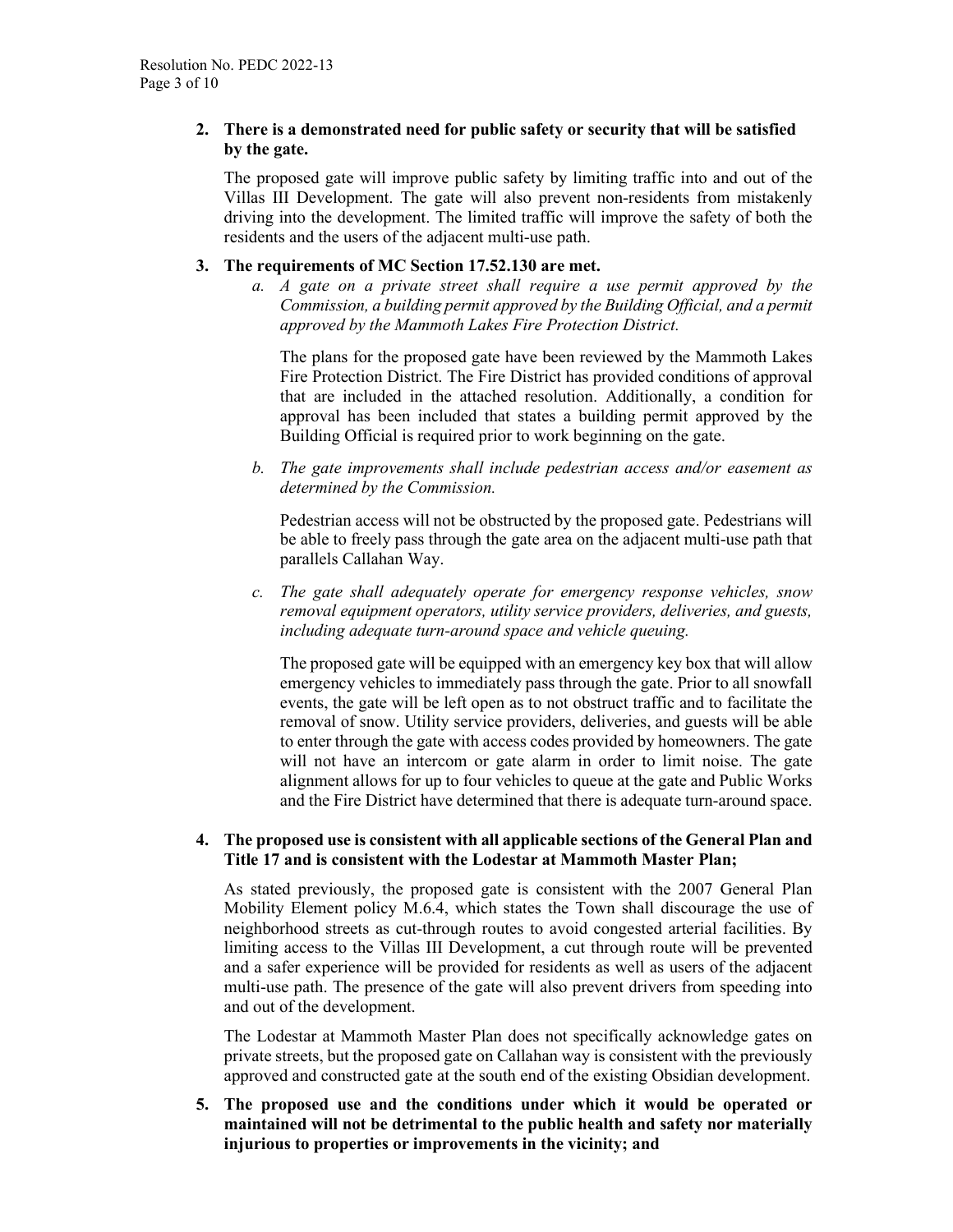The proposed use and the conditions under which it would be operated or maintained will not be detrimental to the public health and safety nor materially injurious to properties or improvements in the vicinity because proposed gate on a private street is consistent with permitted gates in other areas of the Resort  $(R)$  zoning district and the Resort (R) land use designation.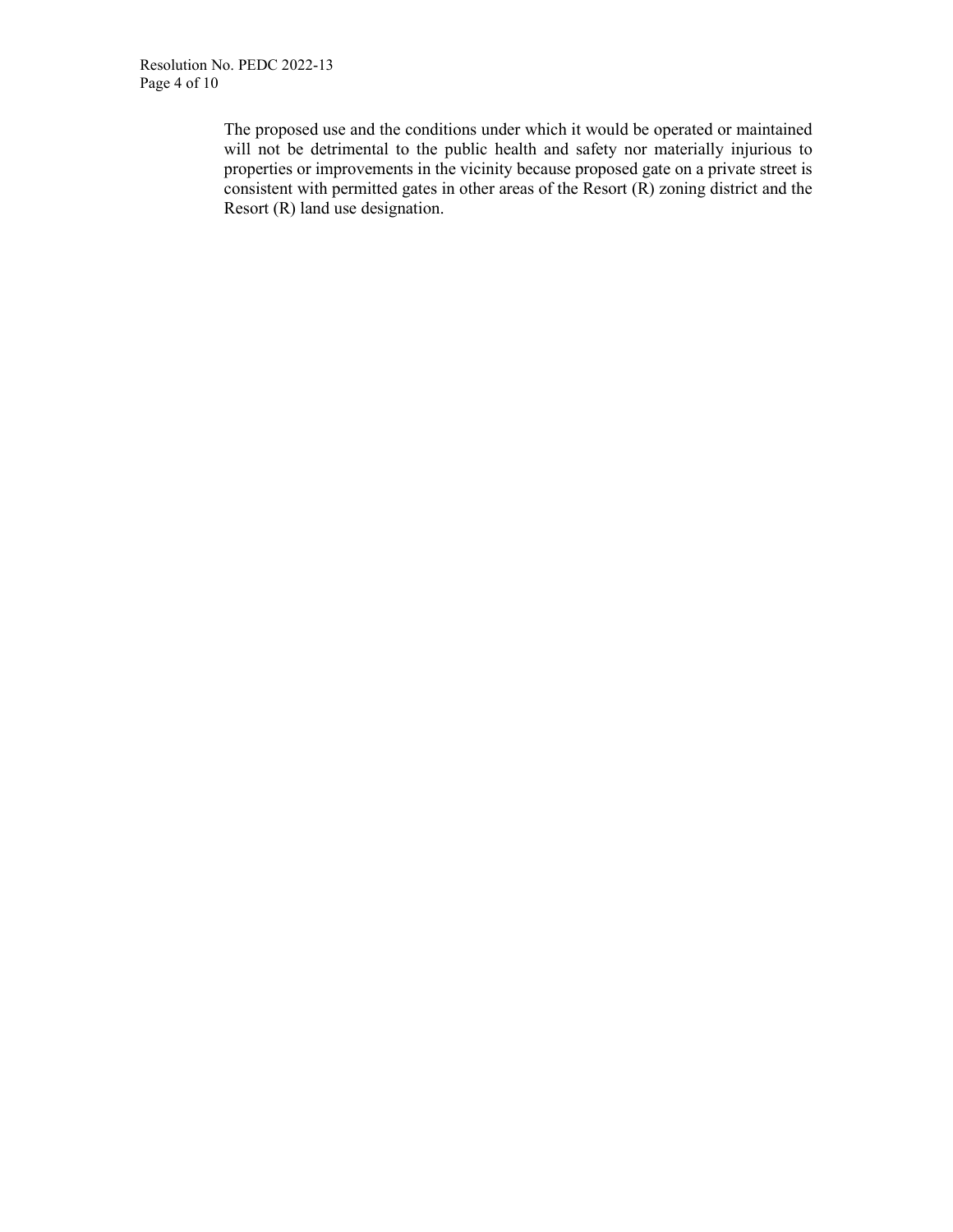#### **SECTION 2. PLANNING AND ECONOMIC DEVELOPMENT COMMISSION ACTIONS.**

The Planning and Economic Development Commission hereby takes the following actions:

1. Approves Use Permit 22-002 subject to the following conditions:

#### (SEE EXHIBIT "A"); and

2. Directs staff to file a Notice of Determination within five (5) working days of the adoption of this Resolution.

**PASSED AND ADOPTED** this 11<sup>th</sup> day of May 2022, by the following vote, to wit:

AYES:

NAYS:

ABSENT:

ABSTAIN:

RECUSED:

ATTEST:

| Sandra Moberly,                    |  |
|------------------------------------|--|
| Community and Economic Development |  |
| Director                           |  |

 $\_$  , and the contribution of the contribution of  $\_$  . The contribution of  $\_$  , and  $\_$  , and  $\_$  , and  $\_$ Michael Vanderhurst Chair of the Mammoth Lakes Planning and Economic Development Commission

**NOTE:** This action is subject to Chapter 17.104 of the Municipal Code, which specifies time limits for legal challenges.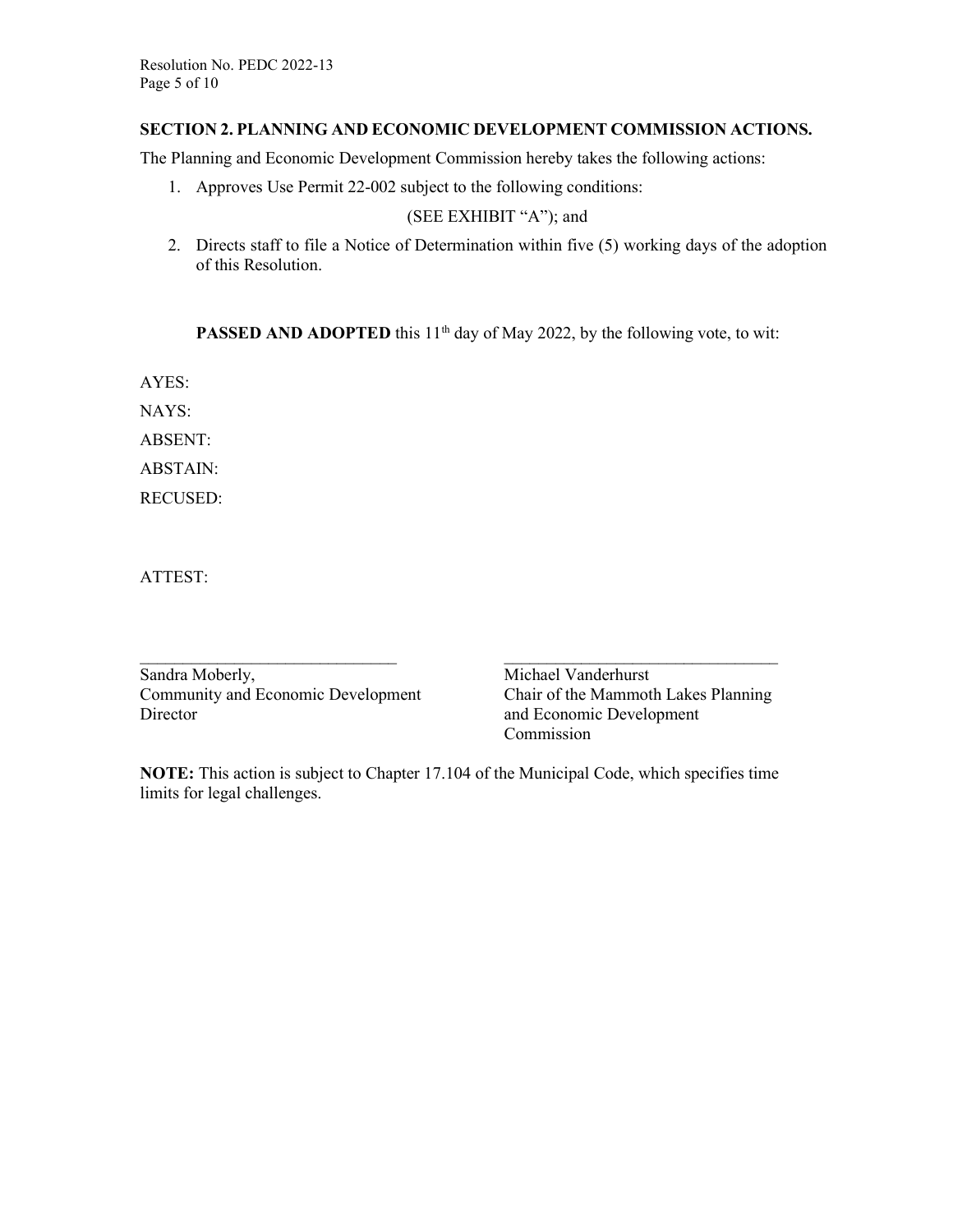Resolution No. PEDC 2022-13 Page 6 of 10

#### OWNER/APPLICANT:

I, Mark Rafeh, am an authorized Representative for Mammoth Springs Resorts, LLC, the property owner, and I do hereby attest that I have read, and agree to, the conditions of approval stipulated within this Resolution.

\_\_\_\_\_\_\_\_\_\_\_\_\_\_\_\_\_\_\_\_\_\_\_\_\_\_\_\_\_\_\_ Date: \_\_\_\_\_\_\_\_\_\_\_\_\_\_\_\_

Mark Rafeh, Authorized Signatory Mammoth Springs Resorts, LLC (Notary Required)

### **CALIFORNIA ALL-PURPOSE ACKNOWLEDGMENT**

A notary public or other officer completing this certificate verifies only the identity of the individual who signed the document, to which this certificate is attached, and not the truthfulness, accuracy, or validity of that document.

State of California County of Mono }

On \_\_\_\_\_\_\_\_\_\_\_\_\_\_\_\_\_before me, \_\_\_\_\_\_\_\_\_\_\_\_\_\_\_\_\_\_\_\_\_\_\_\_\_\_\_\_\_\_\_\_\_\_\_\_

personally appeared who proved to me on the basis of satisfactory evidence to be the persons whose name(s) is subscribed to the within instrument and acknowledged to me that he executed the same in his authorized capacity (ies), and that by his signature(s) on the instrument the person(s), or the entity upon behalf of which the person(s) acted, executed the instrument.

I certify under PENALTY OF PERJURY under the laws of the State of California that the foregoing paragraph is true and correct.

#### **WITNESS my hand and official seal.**

 \_ Signature of Notary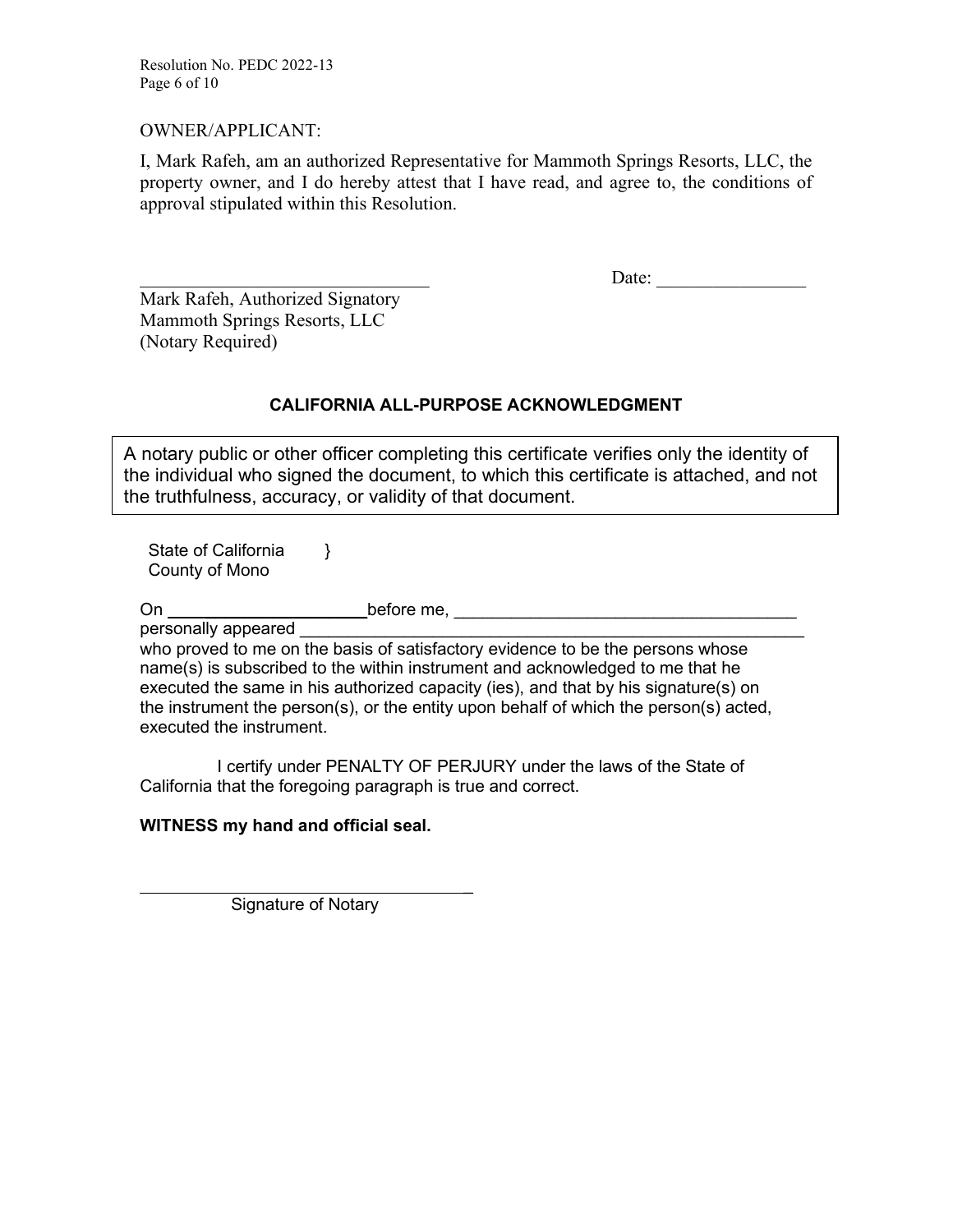## **EXHIBIT "A" Resolution No. PEDC 2022-03 Case No. UPA 22-002 CONDITIONS OF APPROVAL**

- **1.** This approval authorizes a gate on the privately owned Callahan Way as shown Project Plan Sheet A-410, dated April 21, 2022; for property located within Development Area 2 of the Lodestar at Mammoth Master Plan.
- **2.** The approved Project Plan Sheet A-410, dated April 21, 2022 shall be adhered to and maintained for the duration of the permit.
- **3.** This permit and all rights hereunder shall automatically terminate unless the site preparation or construction has been commenced within two years after the issuance of this permit and such work is diligently carried on until completion, or an extension of time has been granted in accordance with Municipal Code §17.60.060.B.
- **4.** All new improvements constructed on the site shall be in compliance with all Town of Mammoth Lakes, County of Mono, Mammoth Community Water District, the Mammoth Lakes Fire Protection District, the CRWQCB Lahontan District, Great Basin Air Pollution Control District, OSHA, State of California and United States of America laws, statutes, ordinances, regulations, directives, orders, and the like applicable thereto and in force at the time thereof. Any violation of the above may constitute grounds for revocation under Chapter 17.128 of the Mammoth Lakes Municipal Code.
- **5.** This resolution of approval, as conditioned herein, shall be recorded for the subject property by the Mono County Recorder's Office to commence the approved use on the property or the issuance of any building permits for new or remodeled structures.
- **6.** The site shall be maintained in a neat, clean and orderly manner. All improvements shall be maintained in a condition of good repair and appearance. Outdoor storage of equipment and other materials, except for firewood, is prohibited. Non-operating vehicles, equipment and materials inappropriate to the site and its use shall not be stored within outdoor areas on the site.
- **7.** Storage of construction materials and equipment off-site shall not be permitted without a permit issued by the Community and Economic Development Department of the Town. Any public or private property altered, damaged or destroyed by site preparation, grading, construction or use shall be restored to its pre-existing condition by the permittee.
- **8.** All conditions of this permit shall be met or secured prior to final occupancy approval of any new structures.
- **9.** All uses are subject to review by the Building Official of the Town of Mammoth Lakes and must conform to occupancy ratings of the structures to obtain occupancy.
- **10.** Town staff shall have the right to enter the subject property to verify compliance with these conditions. The holder of any permit associated with this project shall make the premises available to Town staff during regular business hours and shall, upon request make records and documents available to Town staff as necessary to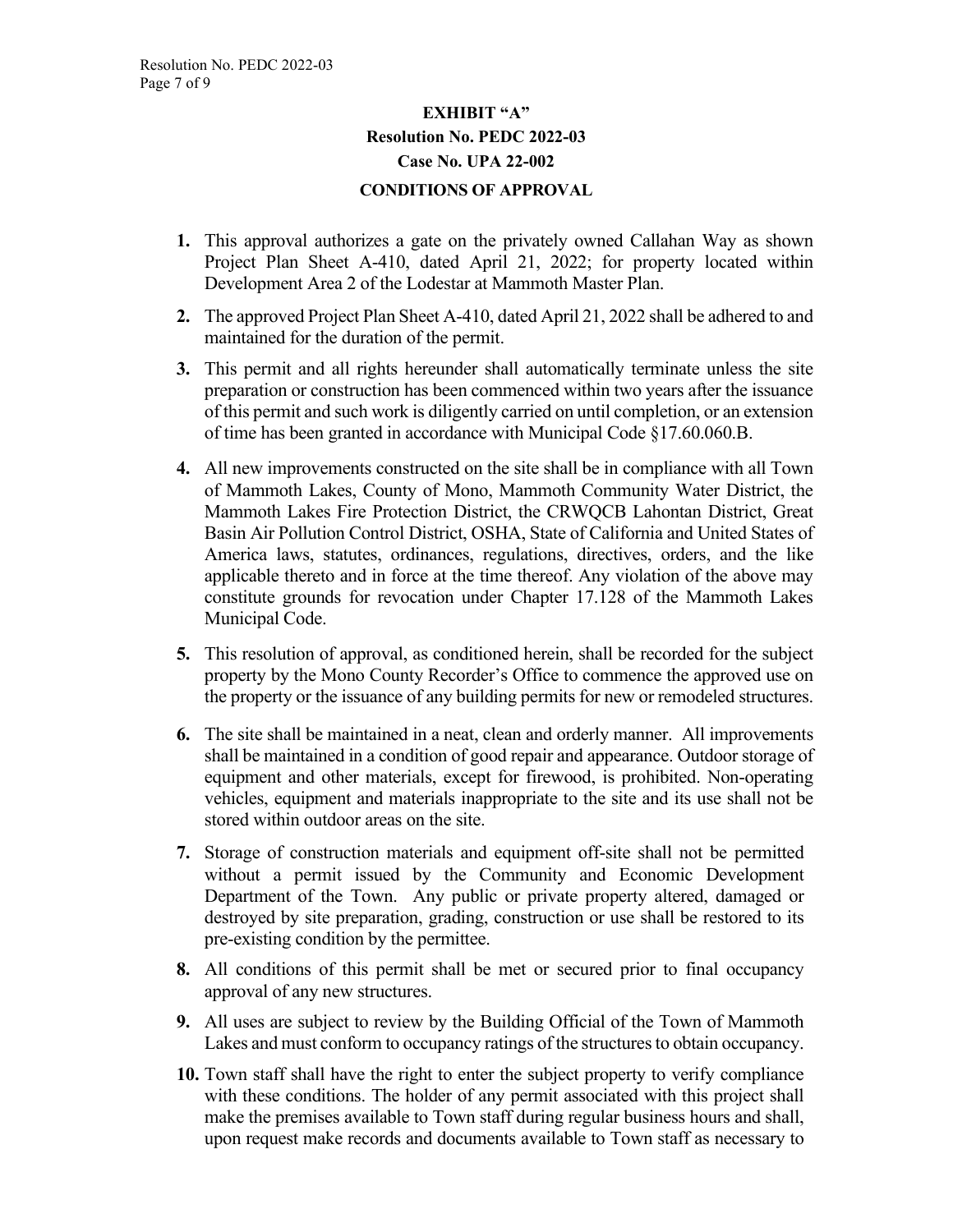evidence compliance with the terms and conditions of the permit.

- **11.** Prior to the issuance of a building permit, the applicant shall pay all applicable fees as prescribed by ordinance and/or resolution and pay any fees due on the project processing account.
- **12.** Where compliance with the conditions of approval or applicant-initiated changes to the plans require additional staff review, that review time shall be billed at the Town's established billing rates. Prior to the issuance of a building or grading permit, the applicant shall pay all outstanding costs for the processing of this application.
- **13.** This action may be appealed to the Town Council within fifteen (15) calendar days from the date of Planning and Economic Development Commission approval in accordance with Municipal Code Chapter 17.104.
- **14.** The applicant shall defend, indemnify, and hold harmless the Town and its agents, officers, and employees from any claim, action, or proceeding against the Town and its agents, officers, or employees to attack, set aside, void, or annul, an approval of the Town, advisory agency, appeal board, or legislative body concerning this approval. The Town shall promptly notify the applicant of any claim, action, or proceeding and shall cooperate fully in the defense.
- **15.** Pursuant to Government Code Section 66474.9 the subdivider shall defend, indemnify, and hold harmless the Town and its agents, officers, and employees from any claim, action, or proceeding against the Town and its agents, officers, or employees to attack, set aside, void, or annul, an approval of the Town, advisory agency, appeal board, or legislative body concerning this approval, which action is brought within the time period provided for in Government Code Section 66499.37. The Town shall promptly notify the subdivider of any claim, action, or proceeding and shall cooperate fully in the defense.
- **16.** All exterior lighting shall comply with Chapter 17.36.030 of the Town of Mammoth Lakes Municipal Code, Exterior Lighting. Exterior light fixtures having a total of over 400 lumens of output shall be equipped with shields that extend below the horizontal plane of the light source to direct the light downward onto the structure or surrounding grounds. Accent lighting is permitted as described in Municipal Code Section 17.36.030.F.6. This shall be verified prior to issuance of a certificate of occupancy.
- **17.** A valid building permit and a permit from the Mammoth Lakes Fire Protection District are required before any building can begin on-site.
- **18.** New or changed improvements, exterior illumination, elevations, designs, materials, or colors shall conform to the adopted Design Guidelines of the Town of Mammoth Lakes and will require review and approval from the Town of Mammoth Lakes Community and Economic Development Department or Planning and Economic Development Commission pursuant to Municipal Code Chapter 17.88.
- **19.** All conditions of approval shall be printed verbatim on all of the working drawing sets used for issuance of building permits (architectural, structural, electrical, mechanical, and plumbing) and shall be referenced in the index.